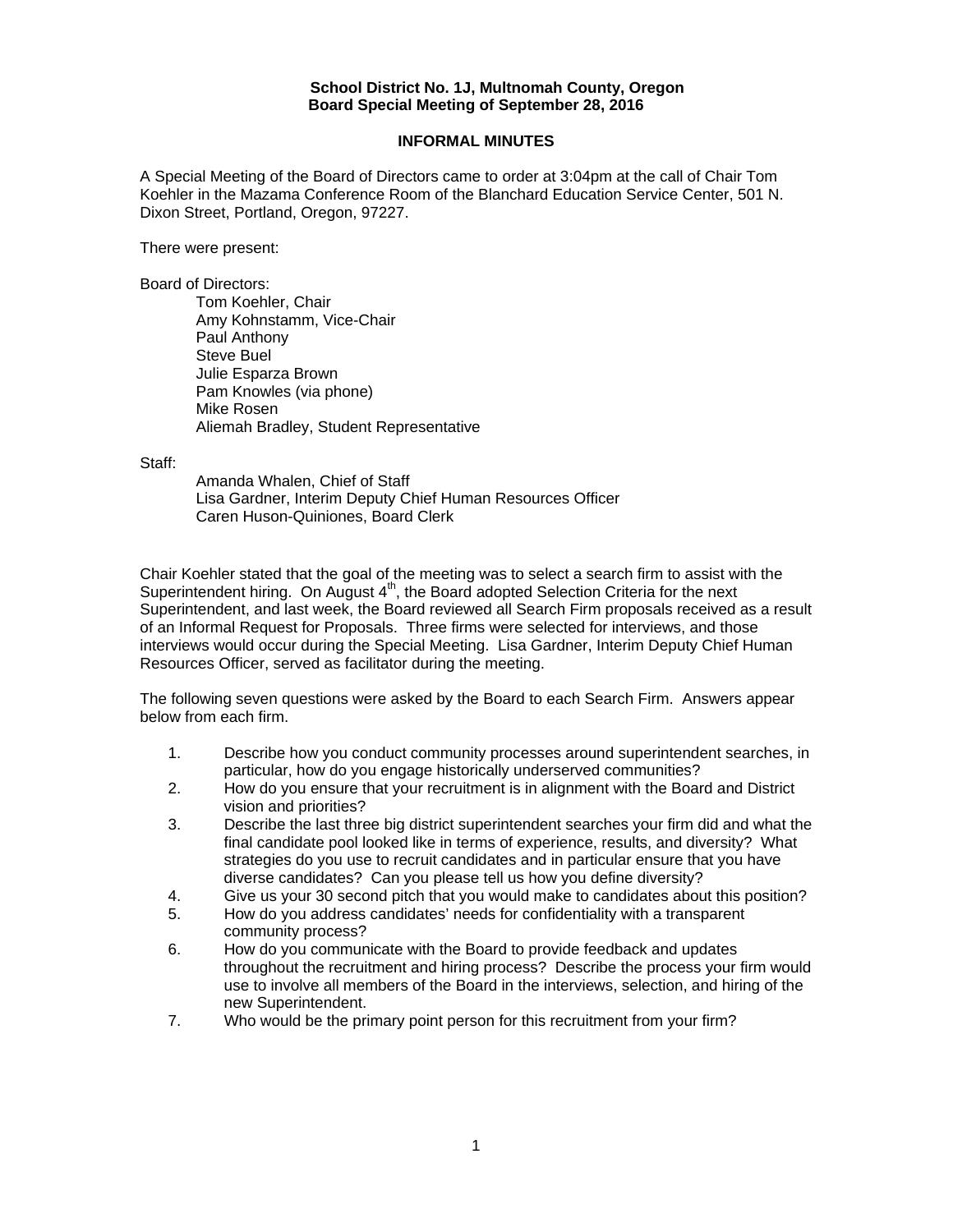#### 3:15 to 3:55pm

# *Hazard, Young, Attea and Associates (HYA)*

## *Presenters: Dr. Hank Gmitro and Dr. Carolyn McKennan*

Use a four-phase process and customize the search to the client's needs. Very inclusive when conducting interviews with stakeholders, both internally and externally. Very involved in diversity and they reach out to constituents and go where they are and have on-line surveys in multiple languages. Conducted the last two superintendent searches for Beaverton, and also recruited for Los Angeles and Houston. Pre-screen candidates so that there are no surprises. They will gain insight from Board members and the value system of the organization. They will communicate with the Board on a weekly basis and want the entire Board involved in the entire process.

#### 4:00 to 4:40pm

#### *McPherson and Jacobson*

#### *Dr. Steven Lowder and Steve Joel (via Skype)*

Performed Vancouver, Bend, Las Vegas, and Charlotte NC superintendent searches. 80% of the superintendents that get placed are there for 5 years or more. Wants to give the Board a sense of ownership. They have a 5-phase model: 1) establish the characteristics of new superintendent; 2) stakeholder input meetings; 3) vet the candidates; 4) assist in developing interview questions and process customized to meet client needs; and, 5) work with the client during the first year of the new superintendent and conducts a retreat with team building activities. They have performed over 600 searches. Experience with diversity and they will meet with external stakeholders once they are identified by the Board. Very familiar with urban districts. Board would receive update every three weeks and they will speak with the Board Chair weekly.

### 4:45 to 5:25pm

## *Ray and Associates*

#### *Gary Roy and Tony Apostle*

Performed superintendent searches for Salem, Lake Oswego, and OSBA; they know Oregon and the northwest. Will customize profile of future superintendent, and they aggressively recruit. They do not collect applications or run ads. They will recruit to the profile and have a great track record of getting highly qualified candidates. Will go out into the community and have a multiple language survey on-line. They will provide a matrix of the candidates which assists the Board in picking the top candidate. Will assist in developing interview questions. Would like to have one Board contact who will be the District contract.

At 5:25pm, the Board took a five minute break.

Chair Koehler asked for any public comment. Roger Kirchner stated that however the Board proceeds, to not rush to a decision. If you don't like the first group of firms, then go out and seek others.

Board members shared the information they obtained from reference checks on the three firms. All three firms received positive comments and their clients were all satisfied with their work. Chair Koehler asked Board members to provide their choice for a top firm. Directors Anthony, Kohnstamm, Buel, Rosen and Koehler all thought HYA would be the best choice. Director Esparza Brown stated that Ray and Associates seemed to understand the crucial importance of having a native speaker work with the communities so that you really receive their input. She also liked their proposal of video interviews. Director Knowles indicated that she was split between Ray and HYA.

Director Knowles moved and Director Anthony seconded the motion to authorize staff to move forward with negotiating a contract with HYA. The motion passed unanimously by a vote of 7-0.